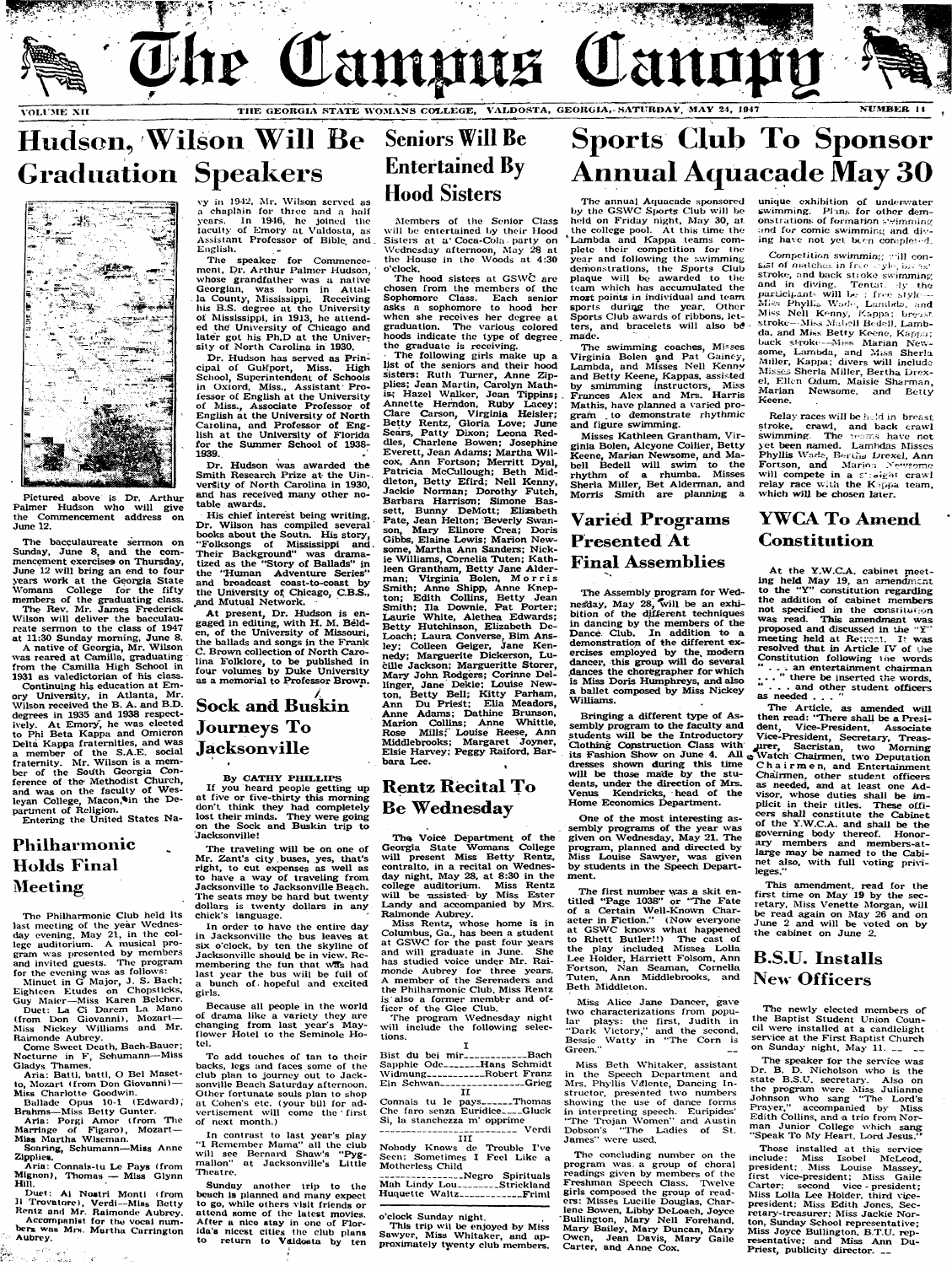### The Campus Canopy

Published Weekly during the school year b**y students at the Georgia State Woman s CoUege**

#### **Member Intercollegiate Press**

**Feature Staff\_\_\_\_\_\_\_\_\_\_\_\_\_\_\_\_\_\_\_\_\_\_\_\_\_\_\_ Joyce Burch Edith Ryals, Betty Chisholm, and Alary Owen.** Sports Staff\_\_\_\_\_\_\_\_\_\_\_\_\_\_\_\_\_\_\_\_\_\_Carolyn Mathis.

|                  | Associate Editor_____________ __Mary Elinore Crea                                                |
|------------------|--------------------------------------------------------------------------------------------------|
|                  | News Editor____________________Jane Kennedy                                                      |
|                  | Feature EditorsAnne Shipp.                                                                       |
| Aleyone Collier. |                                                                                                  |
|                  | Sports Editor---------------------Virginia Bray                                                  |
|                  | Make-up Editors________________Corinne Dellinger,                                                |
| Ann Knepton.     |                                                                                                  |
|                  | Cartoon Editor________________Frances Phillips                                                   |
|                  | Copy Editor______________________Ann DuPriest                                                    |
|                  | Exchange Editor--------------------Virginia Heisler                                              |
|                  | Circulation Manager______________Margaret Smith                                                  |
|                  | Columnists_____________________Simone Basset,                                                    |
|                  | Martha Wilcox, Edith Collins, Betty Hutchin-                                                     |
|                  | son, Jean Land, and Cathering Phillips.                                                          |
|                  | News Staff--------------------------Gloria Love,                                                 |
|                  | Julia Bailey, Barbara Lee, Vilma Ansley, Char-                                                   |
|                  | lene Bowen, Morris Smith, Bennie Willa Har-                                                      |
|                  | rington, Margaret Smith, Barbara Lawson, Isa-<br>hel Met ood. Floropoo Dirkla. Morv. Clairo Dun- |
|                  |                                                                                                  |

BUSINESS MANAGER **ANNETTE** HERNDON **Advertising Alanager\_\_\_\_\_\_\_\_\_\_\_\_\_\_\_\_\_\_\_\_\_ Ann Wilkin**

**bel McLeod. Florence Pirkle, Alary Ciairc Duncan and Cornelia Tuten.**

**Gaile Carter, Billie Dale Finley and Alary John Rodgers.**

**Advertising Staff--------------------------------- Peggy Davis, BiUie Dale Finley, Ann Knepton, Ruby Lacey, and Mary Henderson.**

> DE NATIONAL ADVERTISING BY **National Adveptising Service, Ine AZO MADIBON AVE.** NEW YORK, N.Y.<br>CREASO . BOSTON . LOS ARGELES . SAR PRARCISCO

## **So Long^ Seniors**

**Goodbyes arc painful and there is no denying it.** We may try to make them easier by saying "so **long now" or I'll be seeing you" instead of goodbye but the fact remains that someone is leaving and "things just ain't gonna be the same."**

Some girls have had a vision-or perhaps its **! a dream of a college where public opinion is** strong and ideals so high that very few rules **- needed to govern the students. That dream iid come true liere if YOU want it to. You can** more to keep your fellow students from break**rulos by showing your disafjprova! when they** wrong than an SGA official can by giving them **kwen eourt warnings A re you wiliing to try?**

**If I were wTiting a formal fareweU to this years Senior class it would be easier, for then I couid shoot them the old line that goes something like** this . . . "The noble class of 1947 which is now **withdrawing from our midst to take their places in the widc.wide world will always be remembered by us with warm affection . . . etc., etc., etc. '' But bow- can you be formal w ith a group of girls who become so fam iliar to you and so much a Mirt of your college life?**

Ham sandwiches, fried chicken, potato salad, olives and cokes helped the picnic Saturday but food is not really important if you have your best beau or a good substitute beside you. Before we bid Alohoa to the waters of Twin Lakes, you simply must know some of the gay **happenings of tho day.**

**B o b b y Wilson's Surhurhan De Sota was the ideal car for a pictiic.** Not only were its three scats just right for triple dating but the trunk opened up and made a perfect picnic table. There was plenty of roon for Bobby and JEAN LAND, ANNE SHIPP and Frank Fletcher and ALICE JANE DANCER and Paul Hartsfield.

LAURIE WHITE, BETTY HUTCHINSON, LEONA REDLES, and HAZEL WALKER fixed so much lunch for themselves and their dates, **Glen Harkins, JimTunnison. Tont Trvutman, and Hank HoHowayJ that they ate w-hat was left over from the picnic at the dance that night.**

The station wagon that LOUISE REES' date, Batch Collins and SIMONE BASSETS' date, Alex Hitz, came down in was very nice for **cruising around V^aldosta.**

BETH MIDDLETON'S George Crosely from Tech and LaGrange, did quite a lot of riding this weekend between Atlanta, LaGrange, Twin **Lakes and the Country Club and Beth was sure mighty glad to see** him. CORINNE DELLINGER and Tom Lennep double-dated with them and all had a grand time.

**When they walk up on the stage on June 12 as seniors, receive their dipionaas, and walk off the tage as alumnae they won't become just fifty** ames on fifty permanent record cards filed away 1 **the office. They w-iH stili be just as much a part** f GSWC for us as they are now. Consciously and **nconsciously we will still see them doing all the** fings for which they have "become famous." We **ill catch ourselves remembering again and again ?w Jean used to play the piano in the rotunda Td sing while we leaned over the banisters and ftened, how Edith sounded when she spoke at** espers, the way Ann looked when she was crown**i Spring Queen, how- Corinne and "Stinky" used lock themselves in Senior HalJ parior on Thursty afternoons and make-up the Canopy, the way irantham laughs, the way Kenny walks, the way**

### **Kampus Kaleidoscope**

**JEAN LAND and CATHY PHILLIPS** 

**Another out-of-town date was Talmadge DeLoach who came a** mighty long way to see KATHLEEN GRANTHAM.

**MERRITH DYAL'S Ray Simpson had a trip back to Lakeland to make Saturday night after the dance so Merritt must be important to him.**

RAY JEAN NORMAN and Donnie Snow and BETTY KEENE and Bill Wall double dated Saturday for the picnic and dance.

After hearing of "Nicky" and seeing his name in print for months, LAURA CONVERSE finally presented him to all the Juniors and **Seniors.**

Whether you saw BOOTS POWELL with her Sigma Chi Bobby **Jones on Saturday or Sunday you saw her entranced. She rated a pretty nosegay for her beautiful white organdy, and a yellow orchid for Sunday.**

**Two of our favorite singers got together for the dance; they were** NICKEY WILLIAMS and Reynolds Davis. Double-dating with them were JO EVERETT and Norman Burkett.

**yes, goodbyes are painful and there is no denying** So . . . well, "so long now, Seniors, WE'LL BE **E fN G Y O U !"**

#### Fost Scripts

**Buddie Dasher turned up in a black Cadillac convertible fo escort** VERA WILSON, pinch-hitting for his friend, Gene Jenkins.

Looking very much like a beautiful Greek goddess was MARGIE **AIASSEY , escorted by Travis Rhodes.**

Four "old" engaged couples that added another perfect weekend to their courtships were JOAN DAVIS and Johnny Shirley, LOUISE NEWTON and Paschal Ward, VIRGINIA FREEMAN and Dawson Kilcrease, and CAROLYN BOWEN and Frank Christian.

ADAIR MIDDLETON looked as lovely as ever escorted by the dashing Dick Gesell.

**Weekend visits were exchanged by MARY HENDERSON and Ray** Griner; Ray came for the Homecoming Dance and Mary is going to **M G C for a Veterans' Dance.**

**Homecoming Week-end began and ended with a bang. From tlw** time the first car left for Twin Lakes Saturday morning until the last drumstick was eaten at the White House Sunday, a good time was had **by alb**

**An Atlas or Hercules was discovered Satuixlay in the person of Roy** Pierce, STONEY HURN'S date. He tied the chain of one of the Twin Lakes boats to his foot and brought the boat and its occupants, Stoney and Carolyn Bowen back to the dock from the middle of Long Pond. **Some man. eh girls?**

> When I leave GSWC in June I know that I am leaving it forever, since as I know it, it will cease **to exist. Other classes, bo they better or worse,** will replace the class of '47, and I become one of the auspicious alumni, a paradox of familiarity and **aloofness. Yet so much a part of me is all that** I have learned, and most important of all, the crystallization of my youthful ideas during these four **years that here again I can never say goodbye, but must remain married to her in both intellect and sentiment forever.**

> I am very glad about the whole affair and if on **June 12 you note any suspicious moisture about my eyes— ^Well, I just hate saying goodbye, that's all! It couldn't possibly be that I'm sorry to leave such a moth-eaten school, old-fogey teachers, and false friends. Which is just like the girl who says, " I** love you, you big lug!"

## Collins **Totals** the College

In one of the recent bull-sessions in Senior Hall the thought-provoking qeustion came up, "Well, what have I gotten out of college?" Well, what have we gotten out of the time spent here? This **person mentioned, among other things, a few pounds gained, a little height acquired, the habit** of smoking — and that she might also have men**tioned a good sun-tan.**

Seriously, though, what have we acquired from **our stay here ? This person, being' a Senior, was** looking back on four years, but the same question might well apply to those who have been here only a short while. What have we acquired from our **hours in class, and our days in the dormitories?** Have we any worthwhile thing to take with us from the time spent in the chapel, or on the sports **field?**

First, of course, we would mention that which **wc, thorctically at least, came to college to gain** knowledge. We can't have associated with professors and textbooks, and spent as many hours in class as we are required without having absorbed **some knowledge, even if wc did put up a stiff fight against such intrusion on our complacent little** worlds which we brought to college with us. Perhaps what we have learned has made us stop and think. Perhaps we have been able to conveniently store away facts we have been forced to learn as **belonging to another world not connected with our** everyday life, a world to be gone into upon exami**nations, or when the teacher calls on us in class.** As we approach the end of a year's work, and it is even more true as we approach the end of four year's work, we are appalled at times to realize how much we have been exposed to and how little we really know. Sometimes it seems that it takes the four years of college to make us realize how much we don't know and to develop in us that desires to learn which we should have brought with **us from high school to college.**

rtty sings, . . . and so on and on and on. We'll **e them everywhere- in the dining room, on the orts fields, in the House in the Woods, in class coms—and we'll feel their influence in rules anged, constitutions revised, plans they made** ich we will carry out.

> Among the other worth-while things we have acquired at college are those friends who mean so much to us. Remember how you wondered on that **first day how you would ever get to know all these**

**The Country Club w'as beautifully decorated for the Homecoming Formal Saturday' nig;ht. The guests were greeted at the door by ELIZABETH PATE.** With the beauty and dignity of a Senior Class **president she and her escort, Ted Wood, began the receiving line. Next** in line was the equally lovely Junior Class prsident, ANN WILKIN **w ith Herschcl Hiers.**

**One of Valdosta's many quartets furnished the entertainnaent for** a few minutes bef**o**re the buffet supper. They were Ed Puckett, Julian **LeFilcs. Jack Jennings and one of the few stags, "BounceF\* Smith.** Their dates, JEAN MARTIN, LOU SIMS, and ANNE WHITTLE, were **smiling with pride and offering encouragement from the sideline.**

Dressed in a striking black and white evening dress was JEAN **MAYO and her escort was Lamour Crozier. MARY CRUM PINKSTON and her husband, Robert, were havipg a gay time Saturday night.** HILDA CRUM also had stars in her eyes, because her favorite

#### (Continued on Page Four)



### $\mathbf{B}$ ass $\mathbf{e}$ tt says "Au revoir

There my many ways of saying goodbye in many languages. But the only real way to say it is just to leave. When other faces have taken the place of those now become so familiar, when other trees, or the lack of them, replace these beloved ones, when we are boused between other walls, and when another routine supplants that now become so habitual, then truly we shall have said good-bye. That is, of course, speaking from the material standpoint. For goodbyc's are like that. We smile and embrace, maybe even shed a tear or two, then we climb into a bus or a car or a train or a plane **and it is al! gone, wc are in another environment,** another world already. It all sounds so simple.

**Inside of us, however, lo our hcffrts and our minds, how much more complicated is the change. From every friendship, even every animosity, some modification of ourselves has taken place, some deeper insight, however slight, into the meaning of life has been gained. To those wc may never say goodbye and friends, long forgotten, are remembered In the influence they still unconsciously exercise over us for years to come.**

**(Continued on Page Fou r)**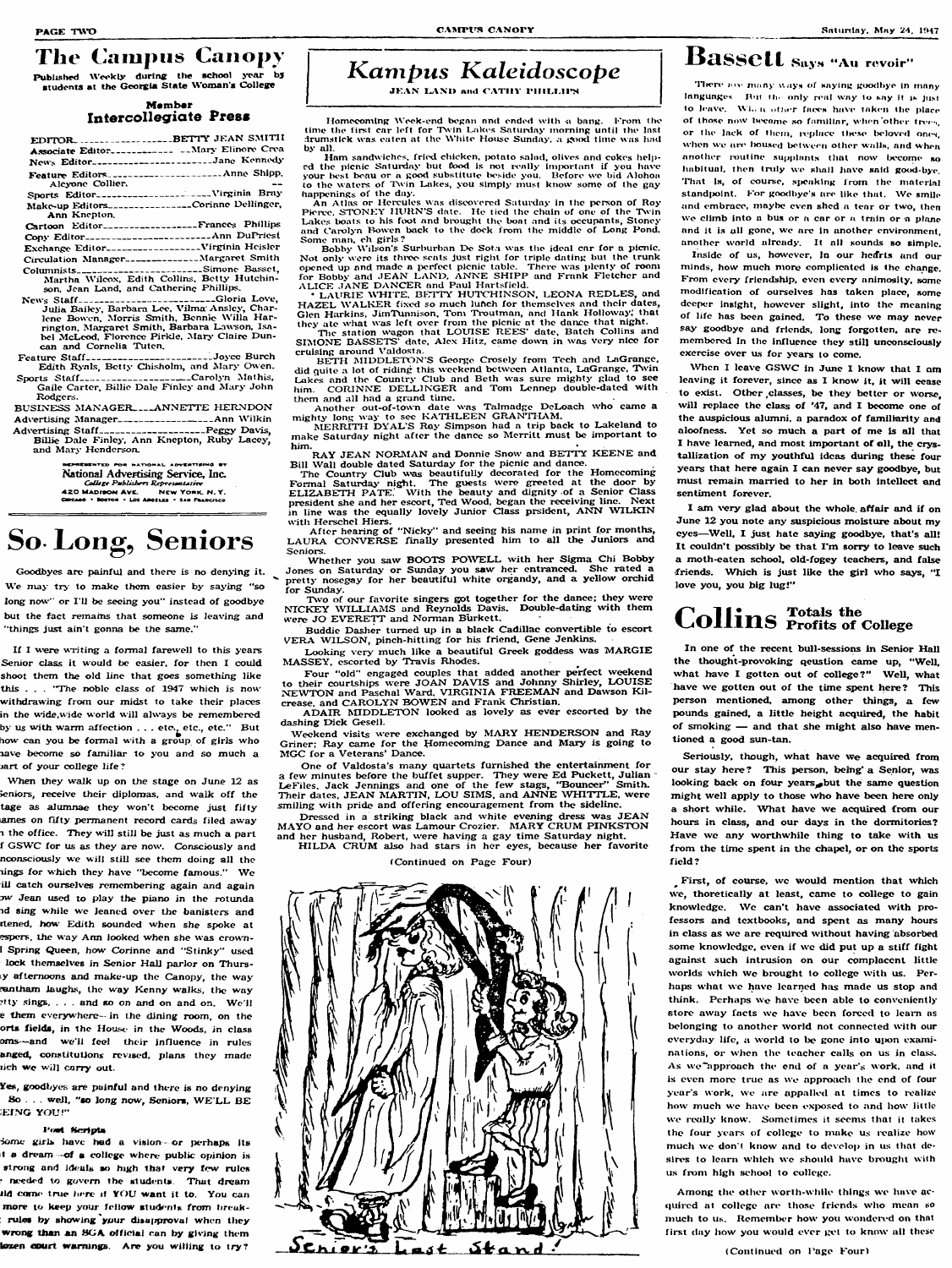### **Interruptions**

#### **By IRIS ANNE SHIPP**

**Picking up my favorite (? ) text book, grabbing notebook and pencii, i settle down at 2:10 to get caught up on aii my back work and be ivady for the next days ciass. Really 1 did have the best** intentions! I opened the book and **read for seven minutes and then —**

**Back to my book and then I discover— Today is the day for P. E. to meet. And then I've got** to dash and find a gym suit or **some shorts or whatever tiie laundry has left me to wear. A fter a ten minute scuffle. I m ready and Jean who suffers thro\* class with me yells, "Let's go, we re five minutes late:" so off I dash with no shoes on and pulling on my blue T-shirt that goes beautifully with my aqua shorts. Groaning inwardly at the thought of "S t ili' being behind in my earlier class, I manage to siip, slid and** slay Charlotte in dance class.

**"Helio Laurie. I'm giad you came in. Whatcha been doing?" Oh so, he is coming. " So on and on untii 3:05 when Laurie has to go to her sixth period ciass.**

> After the ride it's time to show**er and dress for my date. It doesn't take long but I just do get ready before he calls and I skip off by saying, "Lois, I'll study when I get in." I wonder why she laugljed?**

At eleven I sleepily stumble up **the stairs, and fa ll on the bed dead tired. Moaning I declare— " I'l l lock my door tomorrow and** I'll get "caught up." Wanta bet? **Heck, I'll lose!**

### Campus Scenes

**By ALCYONE COLLIER** 

**A t the end of class, I, renewing my determination to "catch up,"** head for Senior Hall wondering if **I have a nickel for a coke. When**

**who should I sec but the "one and** only" strolling toward me. Of course, I hadn't seen him since **10:55 last night and wouldn't see him again until tonight at 7 :00 but there he was! Again my plans to study went phoocy— as nc said, "L et s go to Brookwood.** Go get dressed.'' No excuse could **I think up— not that 1 wanted to but I felt that I should.**

And have you seen Irene Wil-<br>m's white suit? Whew!! that son's white suit? **makes Jackie Dollar her twin, be-**

**After our return at 5 o'clock I waik in Jean's room and Crea said,** "I need a feature." Still no time **to study. I began it and Laurie walked in again and said, "Let's go to ride." Since a poor coiiege girl doesn't ride often we just couldn't refuse. When am I going to study ?**

Have you seen 'Boo'' Harring**ton's FYench "diaper" suit? Ahem. (p.s. . . . "B.'D. likes that suit too).**

### LATEST RECORDINGS AT MATHIS & YOUMANS MUSIC STORE **112 N. RATTERSON STREET PHO NE 359**

YOU WILL FIND THE

If the particular afternoon hap-

**Most of us have been to the swimming pool recently. I'm sure that the pool attracts sunbathers, swimming students, and the good swimmers.**

**Since the pool opened we have been privileged to see many new swim suits of various colors, styles, and sizes!**

**Among those in the parade of** new suits, we find Mary Ann Sauls with that beautiful lastex two**piece job. Sarah Brooks sports her new Jantzen. I'm sure you've seb the two-piece strapless one** on Mary Claire Duncan (You **know, I'm nervous everytime she** dives.) Julie Anne Williams has **a beautiful black suit which looks, quite good on her.**

**When Lou Sims comes out with that figure and suit, we. the majority of GSW C , retire without offering any competition, but give plenty of oooo's and ah\*s.**

**Maisie Sharman's cute green two-piece is quite attractive with her blonde hair.**

**cause they have suits alike.** Now we can't leave Virginia **Blount and Gloria McQuaig out cause they hav^ a couple of matching suits, too, that are reaily beautiful.**

**Jane Kennedy and Ruby Lacey make very charming mermaids in** their white suits. (P. S. Have **you seen their version of the back dive ? )**

**Fran Phillips, Roline Thompson, and Beverly "Suntan" Henderson have suits that look just as good in the water as they do decorating the sides. Those gals can really swim.**

**Sorry I haven't the time or** paper to list all the new suits and **the cute girls wearing them. This is intended to be merely a sort of preview.**

Of course we are going to enjoy **showing our proud parents how much we've learned at college by being able to answer more ques tions on radio quiz shows than** they can. We will also prove to **them that we can now make decisions for ourselves. W e've had practice! W hy for two years we have decided ( with the help of no one but our roommates and half a dozen friends) whether to buy a pink or a green toothbrush,** whether to catch the ten 'til or **the twenty-after bus, whether to to make up our beds before or after breakfast, and all those other important things a coUege girl must make up her mind about.**

Just think! We can go out **every night— with one of our little brothers.** Or just for the sake of **variety, with each other.**

**Oh! I almost forgot the swimming students. Please forgive me! Those beautiful blue, onepiece suits are "tops." Pardon me, r mean "are required."**

**m er jobs for 1947 was recently** sent to the "Canopy" for publication. We have selected parts of it which we believe will be most

**Compliments of**

|  |  |  |  | <b>FRIEDLANDER'S</b> |  |  |  |
|--|--|--|--|----------------------|--|--|--|
|  |  |  |  |                      |  |  |  |

**Valdosta's Shopping Center**

**For Over a Quarter**

**Of a Century**

#### **WHiTE HOUSE**

#### **FINEST RESTAURANT**

#### **IN THE SOUTH**

**Build-Up After** 

**A fter that four o'clock bell** blasts out over at the **Ad** Build**ing. the old house just bulges with gais scrambiing to get on the outside and ycil, "I'm through for today! " Now , just what do we do to amuse ourselves ? ? Maybe if you hadn't noticed everybody since you were so busy with your own affairs, here's whal your neigh**bors happen to be doing on their **free afternoons.**

> Camp-counseling makes use of **majpy varied skills and talents. Counselors are paid for lifeguard**tion. We have selected parts of and swimming, dramatics, it which we believe will be most dancing, horseback, riding, music, **arts, and crafts, fencing, nature study. Camps also hire secretaries, camp clerks and dietitians.** For information and application **blanks write your state employment service.**

**You might sec Barabara Ciark, Ciaire Mobley, and Jean Bryant trot tin' down for cokes from Con**verse's newly acquired coke ma**chine.**

**And Carolyn Mathis dashing about in her new- Chevrolet, with 2!ona Bennett, Betty Bell, Elaine Lewis, Betty Gill, and Cornelia Tuten last week. Don't we wish we were on the Dean's list?**

**Virginia Bray can easiiy be found down by the Archery set, coaching FTan Phillips or Julianne Johnson. She is one good giri at that sport.**

**Love to nothing! Frances De Vane or Ann "Suntan" Zipplies w ill be heard on the tennis courts with their co-rec dates, who are,** naturally, **Bill Reeves and Hershel Hiers.**

> way through summer can be fun. To start you off, MLLE has col**lected information from libraries, hospitals, stores,' publishers. Cubs in the Country** If you're a journalism major and **you want long hours, hard work,** a small salary, and a lot of fun, take a job on a country weekly. **During the first summer you'll earn about twenty to thirty dollars a week. Unless you know someone who knows someone your chances of getting on a metropolitan paper are nil. But they are**

**M asy Bailey, Mabelle Bedell, and M arjorie Whelchel go out pre**pared anywhere with their **"bugkilling" jars and nets to catch any rare specimen for Miss Carter's biology course, 201. Blood thirsty, aren't they?**

**So now you are in the limelight — come on out. It's too hot to stay inside! Can't we find you** for the coming vacations; or just sitting on the front steps having

## "Good-Bye Cruel World, We're Going Home"

#### By BEEJEE 'n' CREA

**Miss A lex yells "Ten times** ardund". Who is she speaking to? **Ann Wilkin, Joanne Story, Roline Thompson, and Betty Toler, who are learning to be perfectly wonderful life-savers.**

> **For Better Circulation In a public library you'll leam a great deal about people, at least a little about books. And don't** underestimate the future value of

**a** library. Whether you work in **a** big city or **a** small town library, **you are likely to get a variety of** <sup>'</sup> experience—at the desk, doing<br>clerical chores, registering people

down at the pool getting a tan **a "gab" fcst? I'll be seeing you!**

**N ow that summer is here to stay, N e ll Kenny, P at Gainey, V ir ginia Bolen, Betty Keene, Wootie Newsome, Janie W right, and me, we live down at the pool! You've all heard about the Aquacade, on M ay 30, no doubt . . . so you be** sure to be on hand, cause we are **really practicing hard.**

> Create your own care for the **neighbors babies service or shop**ping service. For students in busi**ness administration, geography, paJeontdlogy, just an^- kind of stu**dent at all, make up share-the-cost **summer touring jaunts.**

Your own interests and am**bitions should guide you in choos**ing land finding summer work. **There are thousands of one-of-a-**

**kind jobs. Watch the Help Wanted and Fersonai columns in the big metropolitan papers, in the** As playground assistant you Saturday Review of Literature and might teach arts and crafts, super-<br>other literary journals. With the other literary journals. With the<br>necessary imagination and a few vise games, break up fights, pre- necessary imagination and a few vent the kids from standing on contacts, you will come across un-Vent the kids from standing on contacts, you will come across unthe swings. Inquire of your city's usual summer job opportunities

### **Peview of Coming Detractions BY JULIA BAILEY**

**In just eighteen more days, nine hours, twenty-four minutes, and fifty-nine seconds wc shall be go**ing home. (We give you this ex**citing piece of news after hours of intense concentration and ten notebook pages of figuring; P. S. It's inaccurate.)**

> **BRIGGS CLOTHING 114 N. PATTERSON STREET PHONE 168**

**Come June thirteenth you'll find us reclining in a hammock under a magnolia tree sipping a mint julep and being sung to by a big, handsome man with a guitar— Brad Malone. (Radio you know.)** No one to disturb us-but six little **brothers, five little sisters, three dogs, two cats, one and a half goldfish (the cat ate the other ha lf), and a canary. Ah ! the peace and quiet of it all. Just think no classes to go to! Nothing to do but sweep floors, beat rugs, paint kitchens, and mow the lawn. W e can go swimming everyday! — Everyday that we get up enough energy to ride three miles on the trolley, transferring twice, that is.** We will think of the poor people **left at summer school with a swimming pool, golf course, tennis courts, and riding ring in their backyard and feel for them.**

**The Home Ec girls, Marjorie Bush, Sue Belloff, and Betty Dickinson, all sew a fine seam . over** in the Home Ec Lab. every after-<br>noon. Soon we'll be seeing what noon. Soon we'll be seeing what portunity to pack more into these<br>they've been doing these lazy learning and exploring years. they've been doing these lazy learning and exploring years.<br>afternoons. Did you know they Whatever the gain, working your **even had a radio over there to entertain themselves?**

**For three whole months we Won't have to get up from meals and leave all the dirty dishes on** the table. We will be abl<del>e</del> to **wash them ourselves and we just looooove washing dishes.**

**Pardon us— but is it too late to register for summer school?**

### **Summer Workout**

**Editors Note: This reprint from**

**"Mademoiselle" concerning sum-**

**of education.**

**interesting and heipfui to you in choosing your summer job. Jobs and Futures Department Published in Mademoiselle M ay 1946 Revised for 1947** Three months of vacation as a reward for nine months of school **is a foretaste of Utopia. Like tomorrow's five-hour day it's a c h a l len g e to resourcefulness. Whether your future is going to be babies or business or both, a**

Whatever the gain, working your

#### **Hospitals**

**pens to be Tuesday or Thursday,** nobody will be seen-the tennis courts, pool, golf course . . . every**thing w ill be deserted— everybody goes to Glee Club practice.**

**Nickey W illiams, Patey, Joan Davis, Jocelyn Matthias, Sally Connell, and Barbara Lawson dance over to Dance Club on Mon-**

**Although hospitals are understaffed, Nurse's Aides and ward maids needed, many hospitals are lukewarm about hiring young women for the summer because the inexperienced often find they "c an t take it". But if you are thinking of making hospital work** idea to discover whether you have **the necessary stamina. Inquire at your state employment service or at private hospital placement agencies.**

**day and Wednesday.**

**Anywhere a piano is to be found, music . . . and how!**

**Vivian Cooper, Dene King, Betty Willis, Joyce Childs, and Anno**lene Bone will be right there to much better on a small-town pa-<br>put in their two-cent's worth. per. **put in their two-cent's worth. Those piano geniuses know their**

#### **Home Economics Jobs**

**In most large cities there are positions for ambitious home ec students during the summer, in food companies or in advertising** agencies which have testing kitchens. If you are lucky you might **find a job in a resort or hospital as a dietary worker— helping with buying, food control, menus. Look per. tunities.**

#### **Make It Yourself**

**For a Quick**

**Class Let-Down**

**VISIT**

#### **BROOKWOOD**

**PHARMACY**

**for library cards. Inquire at your home library about summer open-**

**Counseling**<br>As playground assistant you **the sAvings. Inquire of your city's usual summer job opportunities** park department, and of the board in your own community.

**ings and pay.**

#### **Hand-Picked Jobs**

**Drugs and**

**School Supplies**

### Playground Work, Camp-